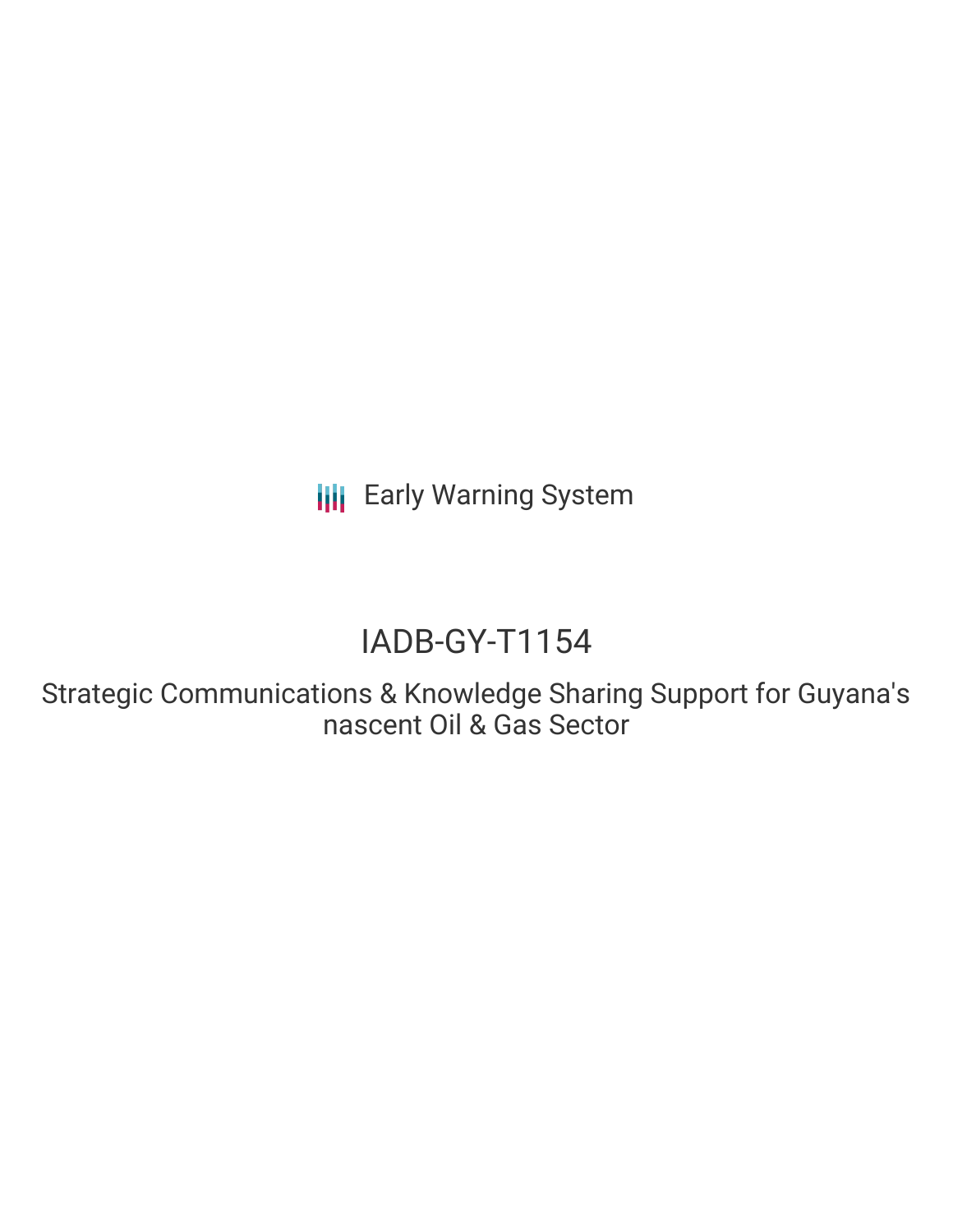

### **Quick Facts**

| <b>Countries</b>               | Guyana                                 |
|--------------------------------|----------------------------------------|
| <b>Financial Institutions</b>  | Inter-American Development Bank (IADB) |
| <b>Status</b>                  | Active                                 |
| <b>Bank Risk Rating</b>        | U                                      |
| <b>Voting Date</b>             | 2018-12-07                             |
| <b>Borrower</b>                | Government of Guyana                   |
| <b>Sectors</b>                 | Communications, Energy                 |
| <b>Investment Type(s)</b>      | Grant                                  |
| <b>Investment Amount (USD)</b> | $$0.58$ million                        |
| <b>Project Cost (USD)</b>      | $$0.58$ million                        |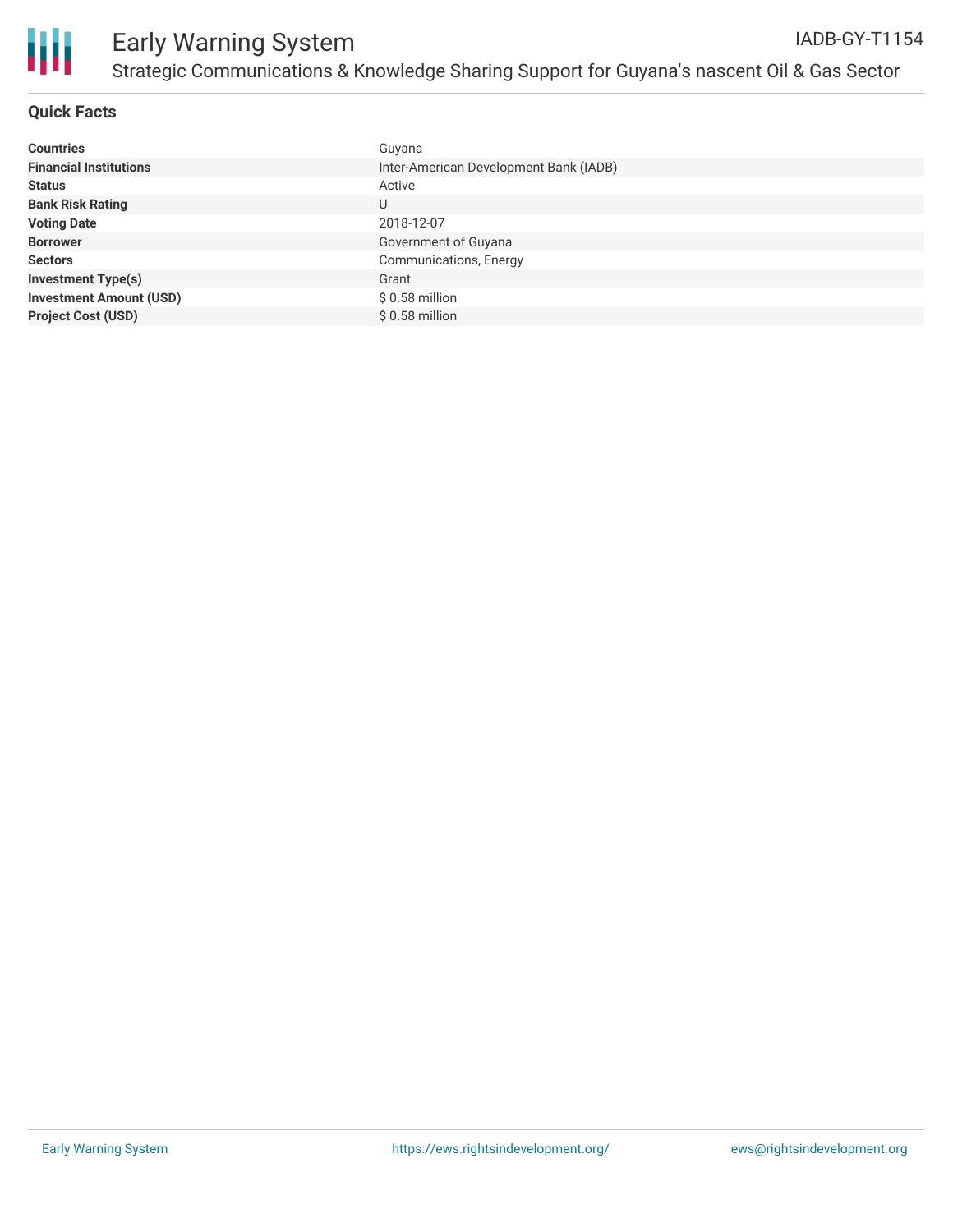

## **Project Description**

According to the bank, the objective of the Technical Cooperation (TC) is to support on-going efforts of the new Department of Energy towards building strategic communications capacity to properly implement public relations and public education strategies to highlight the expected benefits from the development of the Oil & Gas Sector in Guyana. In addition, it will provide technical support to the Government of Guyana (Bureau of Statistics) to monitor and measure O&G production.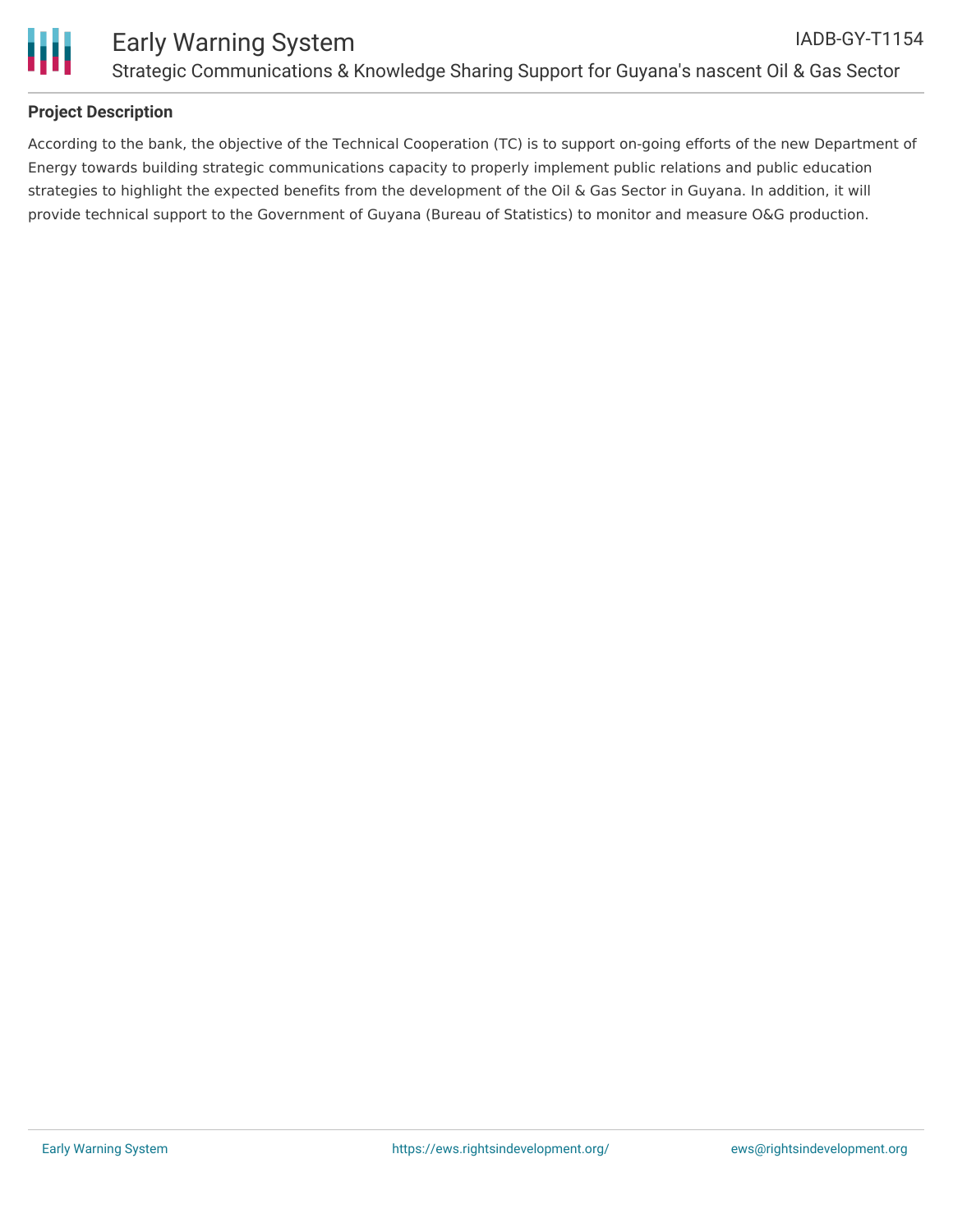

#### **Investment Description**

• Inter-American Development Bank (IADB)